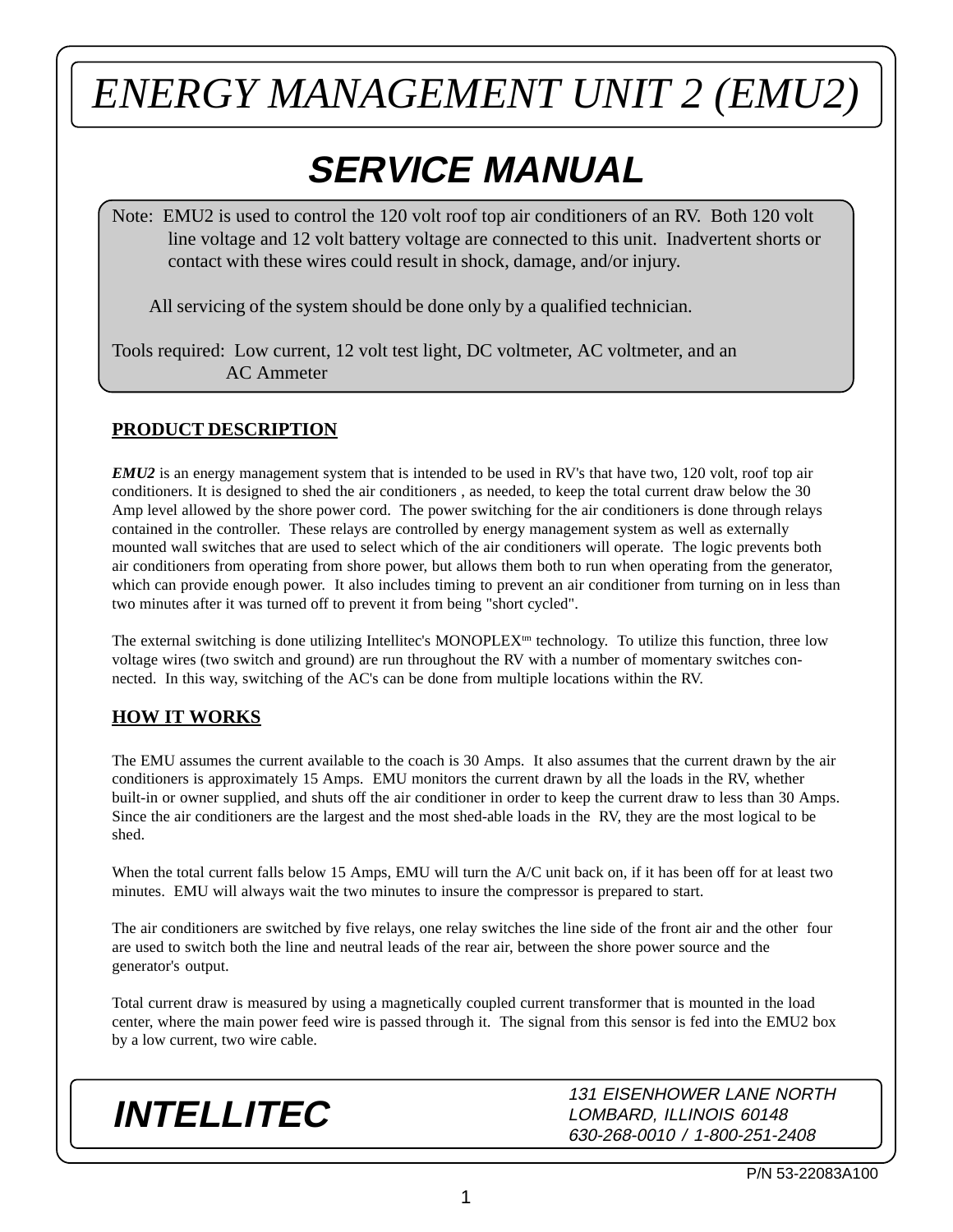### **CHECKING THE SYSTEM**

After being sure all connections are made and correct, apply 12 volt and 120 volt power to the unit.

#### **POWERING UP**

When 12 volt power is first applied to the unit, there is a two minute time delay imposed on operating either air conditioner. An air conditioner selected during this period will not operate, but the LED indicator on the switch will blink, indicating the system is imposing the delay. (If power has been applied to the unit for more than two minutes, the air conditioner should begin to operate as soon as one of the switches is pressed.)

If the LED doesn't come on, check the +12 volt supply feeding the EMU2 at pin 1 of the plug and the ground connection at pin 7 of the plug. Check the 5 Amp fuse F1 on the EMU board.

#### **CHECKING SWITCHES**

If the LED's don't come on and the 12 volt and ground connections are good, check the voltage at the two switch wires of the EMU, with a voltmeter, at pins 5 and 6. These voltages should be between 1.7 and 7.5 volts. If they aren't, disconnect the switch wires coming from the switches and check the voltage again. If it is not in the normal range, the switch wires are probably shorted or a switch is stuck closed. Check for continuity to ground between the switch wires and ground, with an ohmmeter. The resistance should be over 5,000 ohms.

#### **CHECKING THE AIR CONDITIONERS AND POWER FEEDS**

At the end of the two minute time delay, the EMU will turn on the selected air conditioner, as indicated by the LED being on steady. If the air conditioner is not running at this time, first check to be sure that the controls on the air conditioner are set to operate normally. If they are, check the circuit breaker feeding the air conditioners to be sure it is set. Then be sure that the coach is plugged into an operating outlet. (Usually the simplest way to check this is to momentarily turn on the microwave oven or coffee maker. If they operate, there is power applied to the coach.) The EMU electronics is powered by the 12 volt coach system. The switching and LED's will work normally without the 120 volts applied to the coach.

Turn the other air conditioner on by pressing the EMU switch. The first air conditioner should go off and the selected one should come on.

#### **CHECKING OVER LOAD SHUT DOWN**

With an air conditioner running, apply 20 to 25 Amps of additional 120 volt loads. (Usually this can be the microwave oven and a heater/hair dryer). Within five seconds, the air conditioner should shut off. The LED's on the switches should be blinking to indicate the over load. If the air conditioner doesn't shut off, check to be sure that the current sensor is plugged into the EMU at positions 8 and 9. Next check in the load center to be sure that the main power feed wire is passing through the current sensor. Unplug the current sensor from the EMU and measure it's resistance. It should be approximately 40 ohms. If it is far from this value, replace it.

### **INTELLITEC**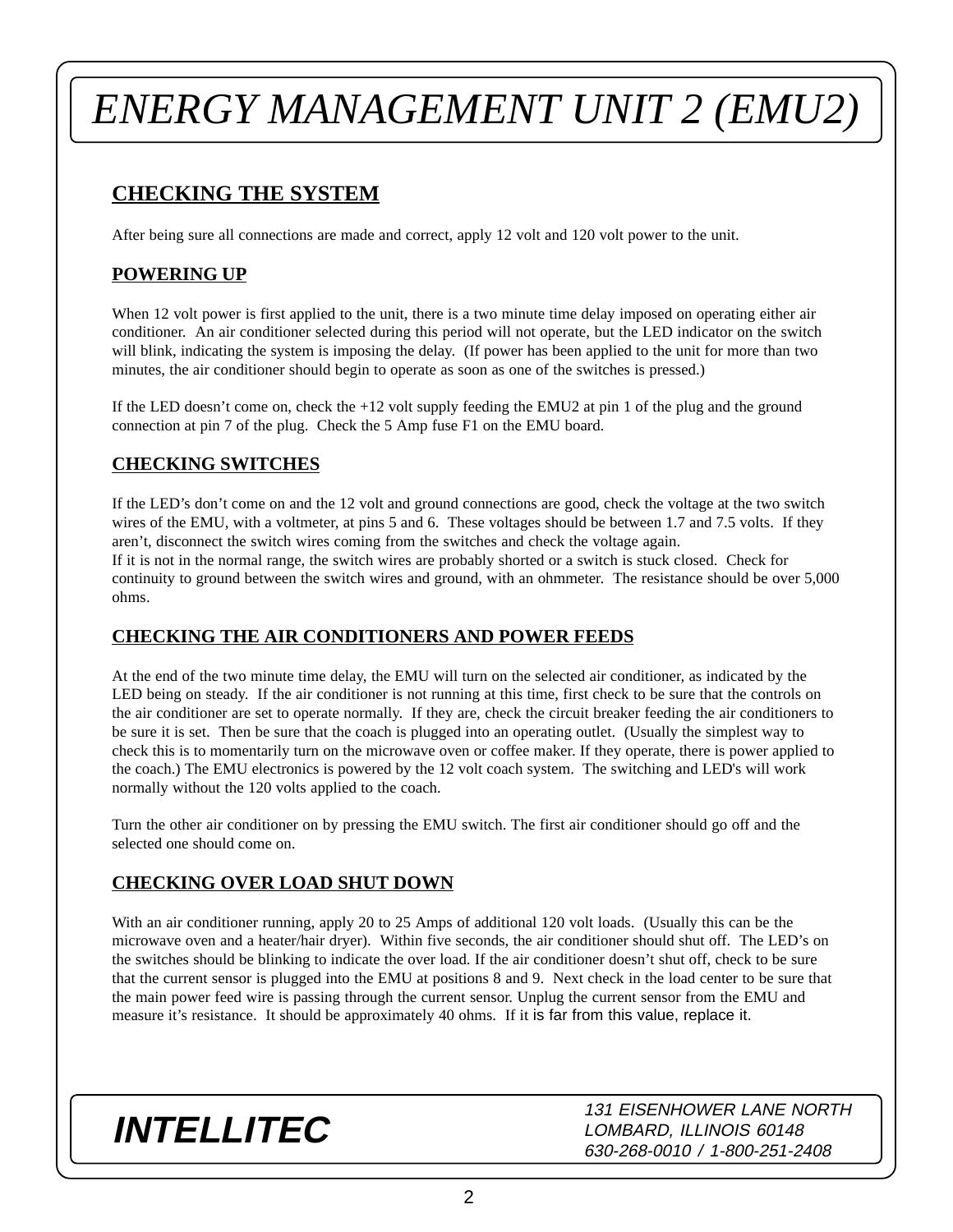Turn off the loads and wait for the two minute time delay. At the end of the two minutes, the air conditioner should come and the LED will be on steady.

#### **CHECKING OPERATION FROM GENERATOR**

Start the generator. Select both air conditioners by pressing their EMU switches. The LED's should both be blinking, indicating that they are waiting for the time delay. At the end of the two minutes, the fist air conditioner should start. In about 10 seconds later, the second air conditioner should also start, leaving the first one running.

#### **PROBLEM**

#### **POSSIBLE CAUSE/SOLUTION**

| Air won't come when button is pressed. LED's aren't<br>on.                    | Check circuit breakers.                                                             |
|-------------------------------------------------------------------------------|-------------------------------------------------------------------------------------|
|                                                                               | Check for power coming in to the coach.                                             |
|                                                                               | Check for 12 volt power coming to J2, pin 1.                                        |
|                                                                               | Check switch wiring.                                                                |
|                                                                               | Check 5 Amp fuse inside EMU                                                         |
| Air won't come on when button pressed. LED's on.                              | Check settings on air conditioner to be sure they are set<br>for cooling.           |
|                                                                               | Check circuit breakers.                                                             |
|                                                                               | Check for power coming in to the coach.                                             |
| Air conditioners go on or off when other 12 volt load is<br>turned on or off. | Check for good grounds at switches. Run separate<br>grounds to switches from EMU.   |
| Air won't go off with over load.                                              | Current sensor not feeding signal to EMU.                                           |
|                                                                               | Check that main line feed wire is going through current<br>sensor in load center.   |
|                                                                               | Be sure current sensor is plugged into EMU.                                         |
| Both air's won't operate when gen-set is running.<br>LED's off.               | Gen-Set running signal not coming to EMU. Check for<br>12 volt signal at J2, pin 3. |
| Both air's won't operate when gen-set is running.<br>LED's on.                | Check circuit breakers on gen-set.                                                  |

### **INTELLITEC**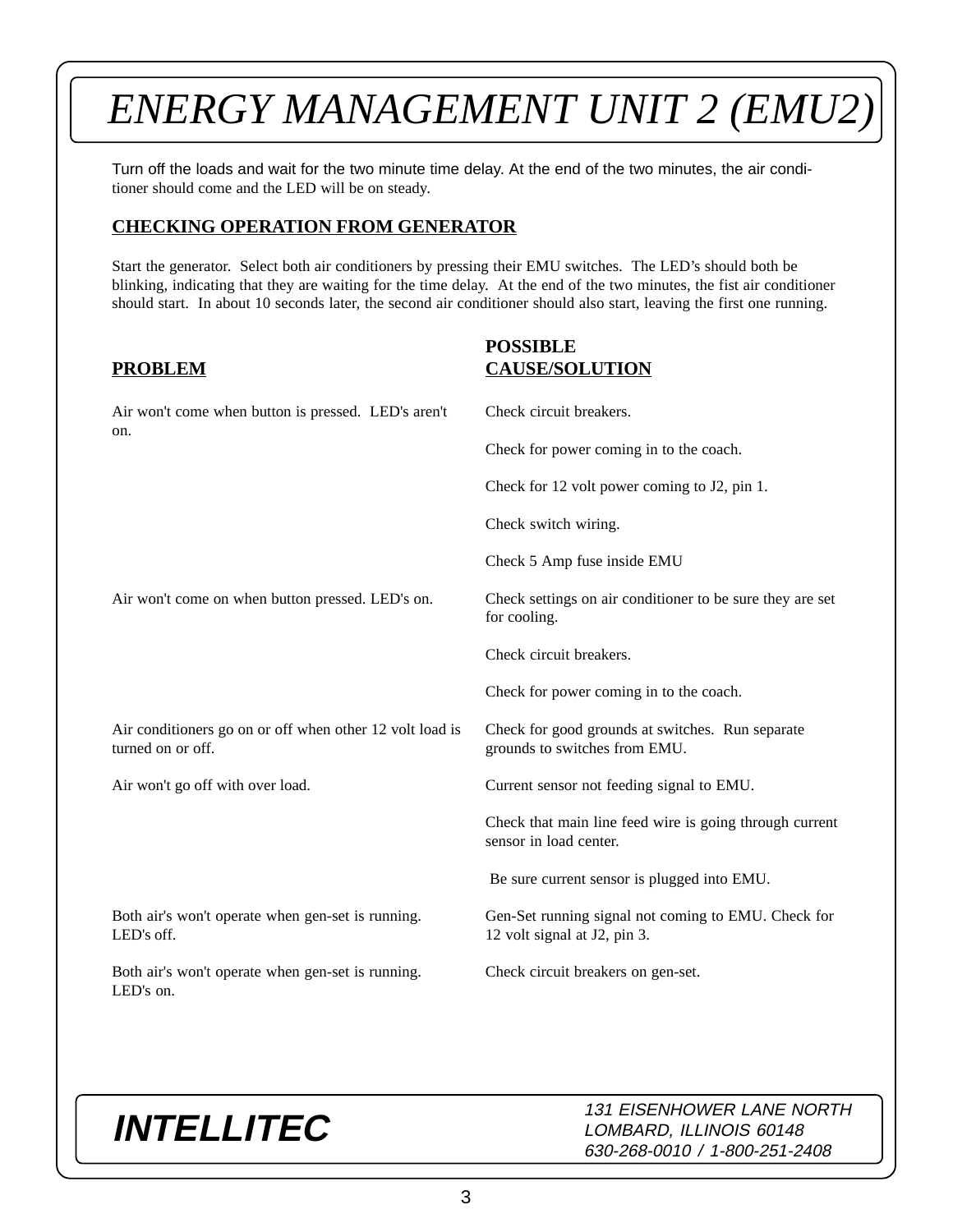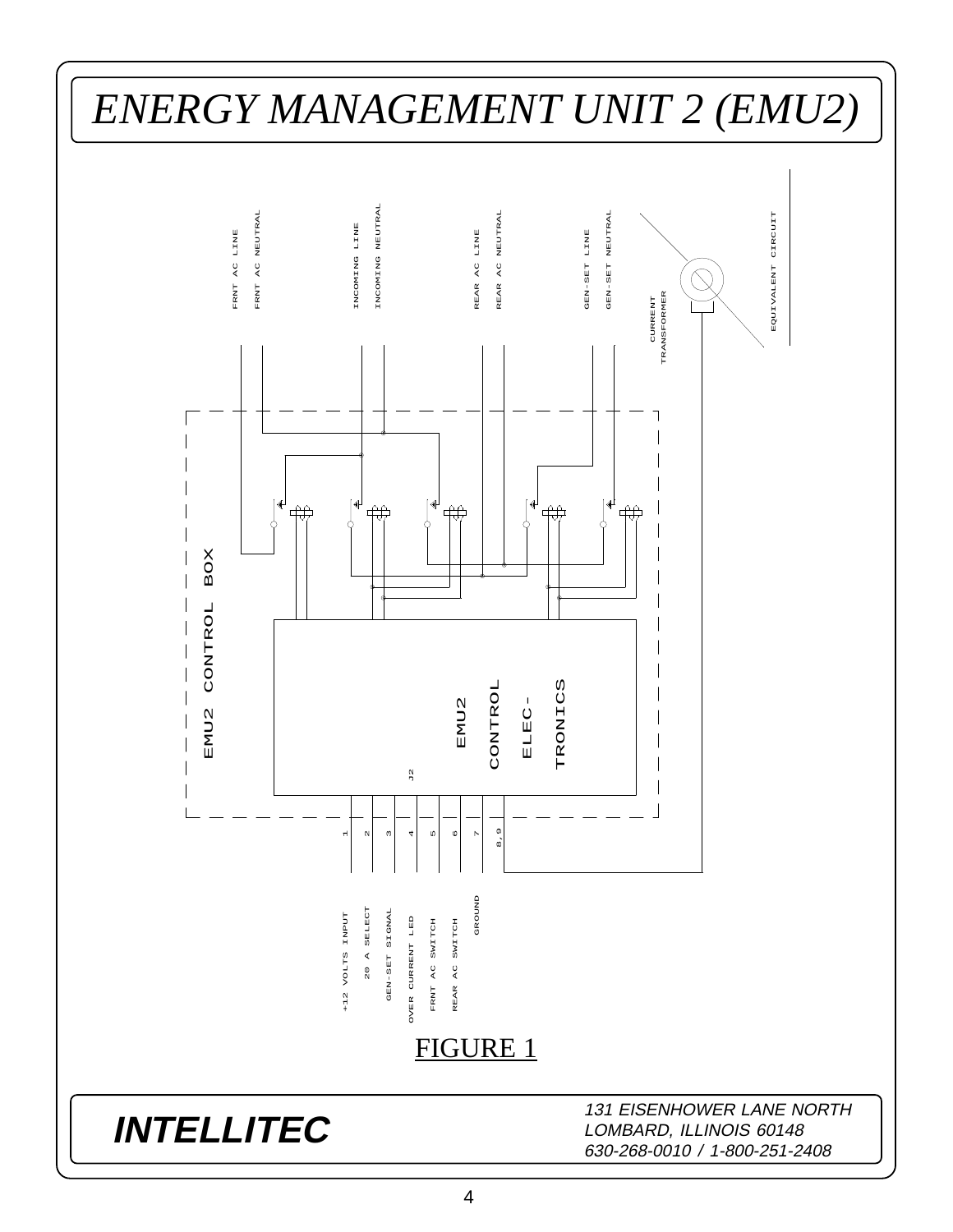### **INTELLITEC**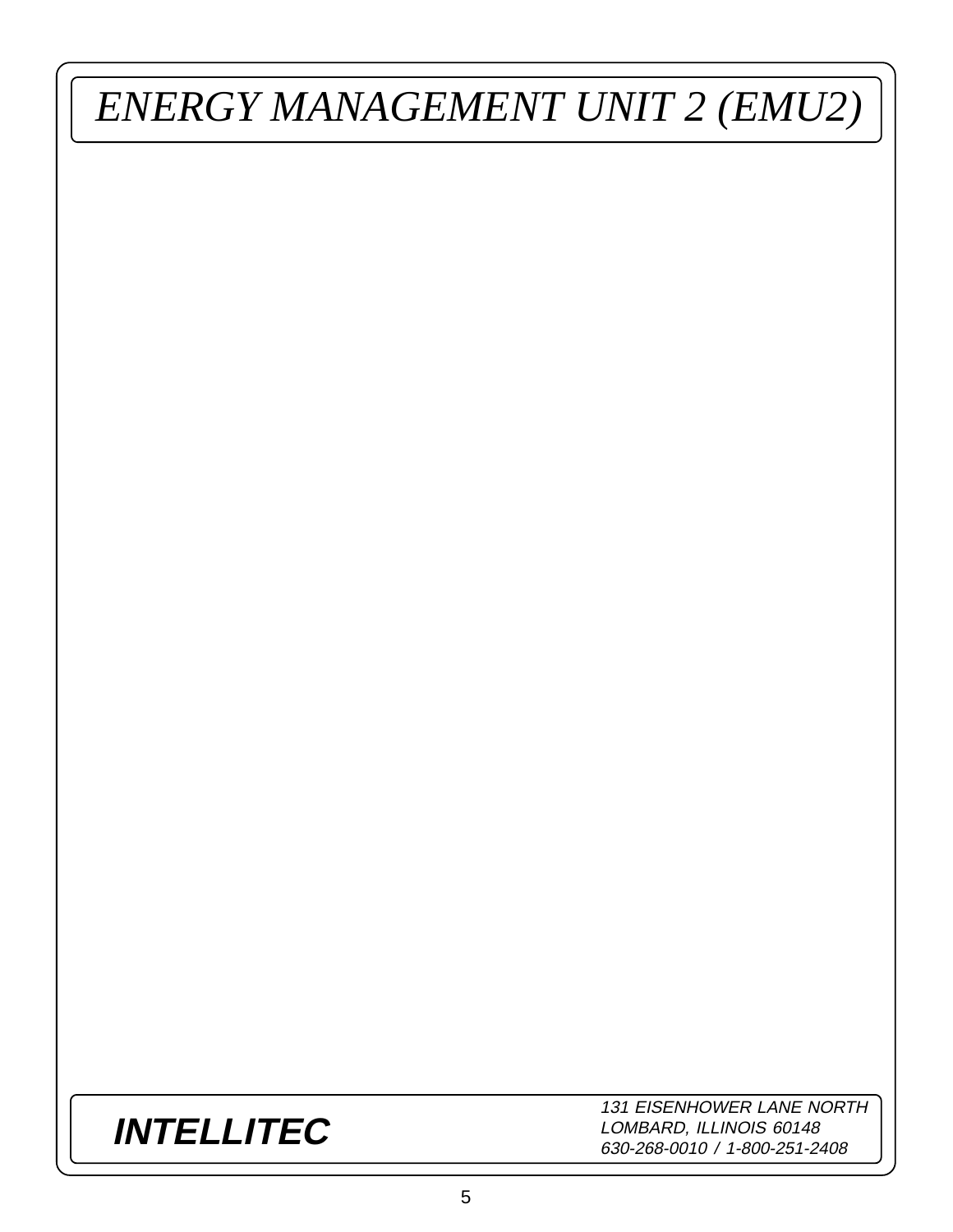### **INTELLITEC**